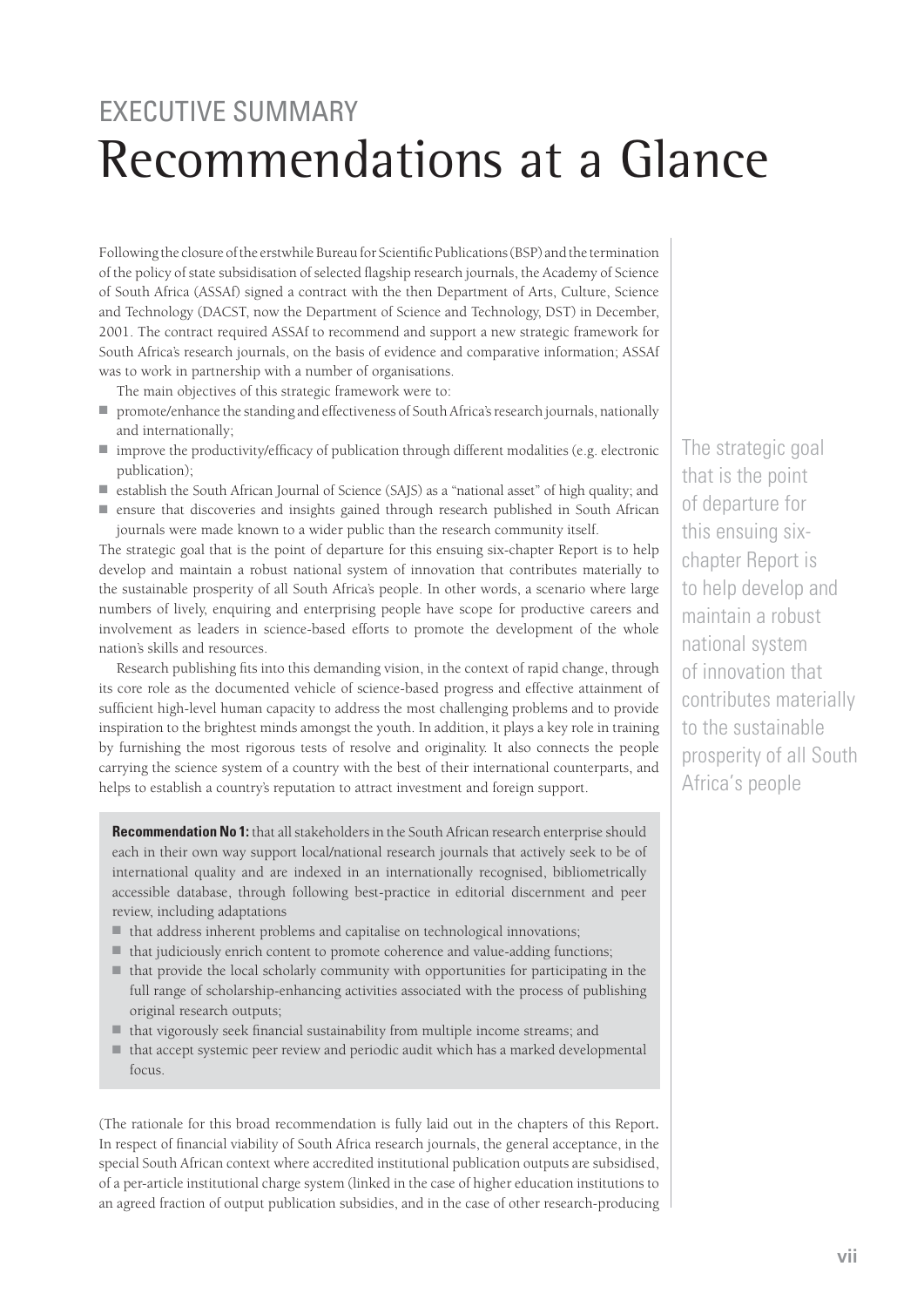institutions to adapted budgeting practice), would produce marked benefits at minimum cost, and naturally lead to a more rapid expansion of the Open Access mode of online publication, on the basis of "institution pays (a little), the whole nation/world benefits (a lot)". **Key actors in bringing about the necessary policy and organisational frameworks would be research funders and supporters, including the Departments of Education and Science and Technology, the NRF and the MRC, all working with the Academy of Science of South Africa in downstream implementation mode following the release and general discussion of this Report**. Data presented in this Report show that a fixed per-article institutional charge of R 1000, by an accredited journal that should be able annually to publish at least 100 articles, would provide a reliable income stream to that journal of R 100 000, which when added to subscription and other existing and probably expandable income streams, would create a basis for sustainable publication not now in place for most South African research journals. At the same time, the diversion to research journals of 1.43% of the publication subsidy stream would be insignificant against the benefits of the improvement in the quality and visibility of the publication outputs of the institutions concerned, not to mention the secondary benefits of enhanced scholarly functioning in general.)

The accreditation function has to be credible, transparent, well-administered and generally promotive of higher standards and greater general utility and significance, nationally and internationally

**Recommendation No 2:** that both high-level (Departments of Education and of Science and Technology, CHE/HEQC, NACI and NRF) and wide-ranging (higher education institutions, science councils) discussions be held to design a robust, well-informed and accountable mechanism for the accreditation of research journals (and probably also of books and other outputs of scholarship), that will meet the different although often convergent requirements of the multiple stakeholders in the national system of innovation.

(The current accreditation system of the Department of Education is not designed to meet the needs of other participants in the national system of innovation. Thus the accreditation step in respect of every single research publication, over which the DoE has complete control, feeds decisively into the policy frameworks of other organisations such as the CHE/HEQC (in terms of its functions of quality assurance of research and postgraduate training at higher education institutions), the NRF (for general grant-making and bursaries at the same institutions), the Department of Science and Technology, NACI and the scientometric compilers of annual S&T indicators (as one of the key determinants of output units), and the higher education institutions and science councils (in terms of internal planning and resourcing policies and reward systems), not to mention the journals themselves. The accreditation function has to be credible, transparent, well-administered and generally promotive of higher standards and greater general utility and significance, nationally and internationally. A developmental approach to the accreditation of research journals requires implementation through a combination of widely accepted best-practice guidelines and quality promotion, with periodic peer review and assessment against criteria that can meet the needs of ALL the users of the system as listed above. If the Academy is to be involved in the national research publishing system in related, significant ways (see recommendation below for a quality assurance system for South African research journals, and for a general development programme for publishers, editors and reviewers, both coordinated and overseen by the Academy), this needs to be taken into account by the important stakeholders in the system when designing a robust, accountable and effective accreditation system for national research journals that satisfies their individual but mostly converging requirements to the greatest degree possible.)

**Recommendation No 3:** that the proposed best-practice guidelines presented in Chapters 1 and 6 of this Report be widely discussed under the aegis of the Academy of Science of South Africa, formulated into a concise readable document, and then publicly adopted by editors and publishers throughout South Africa, especially those relating to effective peer review and wise and appropriate editorial discernment.

(Particularly important aspects are the training/guidance of editors and reviewers in their critical respective functions in the publication process, and the enhancement of recognition of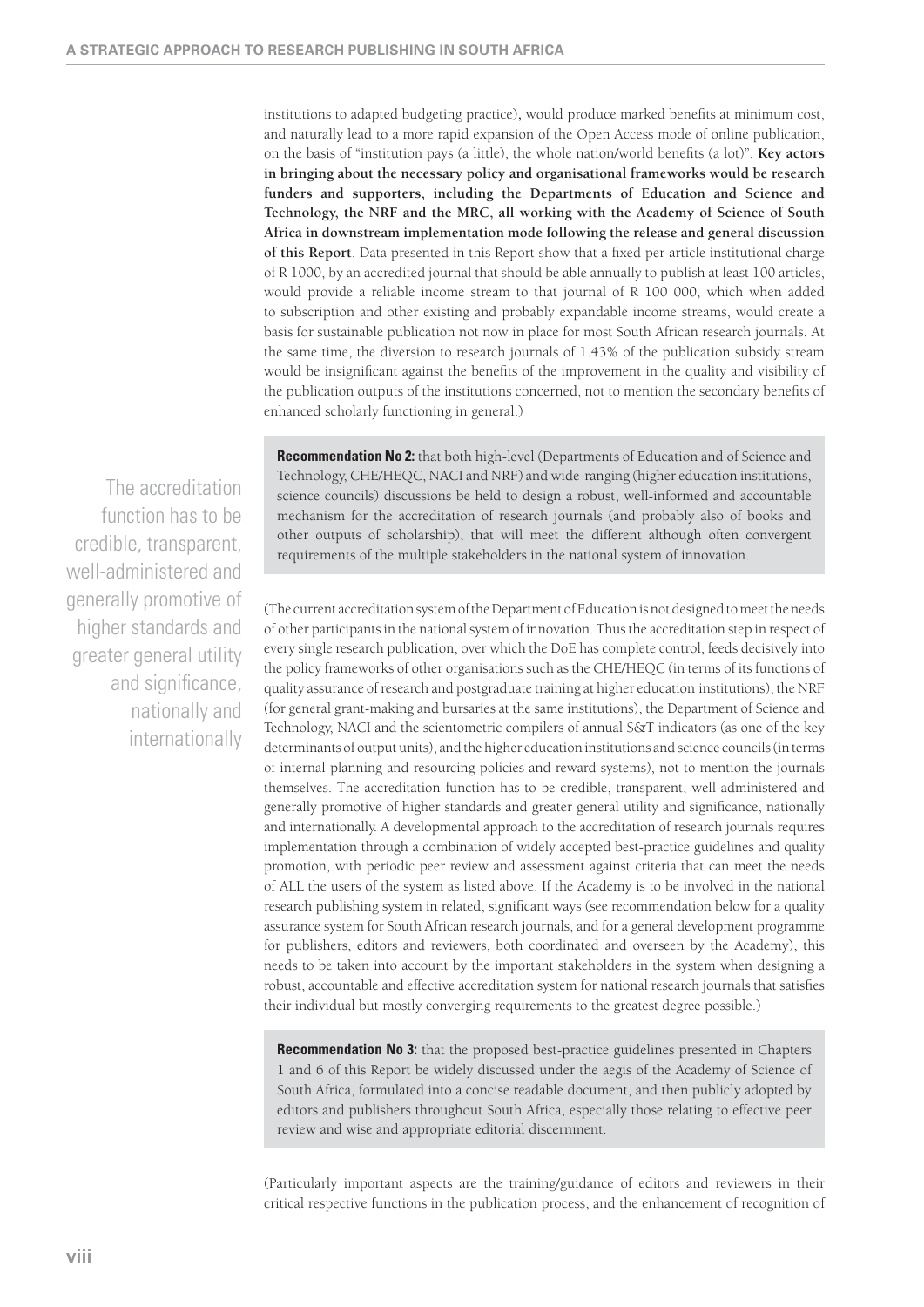this kind of work in general academic reward mechanisms. The Academy of Science of South Africa could work with a number of different institutions to ensure that a spread of courses, workshops and online offerings is available on a regular basis, that a national editors' network is formed, and that it mediates in conveying the collective or individual concerns of publishers and editors to the relevant authorities.)

**Recommendation No 4:** that the quality assurance system now being put into place by the Council of Higher Education/Higher Education Quality Committee (CHE/HEQC) be used by that agency and by its partner higher education institutions to promote bestpractice in publishing of original research work, and to emphasise and enhance the training function served by the whole exercise of publishing original papers in the peerreviewed literature.

(The CHE/HEQC has achieved much in its best-practice guidelines for teaching and learning in higher education institutions, and is currently approaching postgraduate education and associated training in the same manner. Amongst the publication-related aspects of the latter, much good would come if all stakeholders emphasised the desirable and necessary relationship of conference presentations and dissertations to peer-reviewed publications emanating from the same work or study. A second benefit would come from systematically removing the perception that the (valuable) translation of research results into public benefits necessarily means that proper publication of the work concerned is not needed or should enjoy much lower priority.)

**Recommendation No 5:** that ASSAf be mandated jointly by the Departments of Education and Science and Technology to carry out external peer review and associated quality audit of all South African research journals in 5-year cycles, probably best done in relation to groups of titles sharing a particular broad disciplinary focus, in order to make recommendations for improved functioning of each journal in the national and international system.

(A light-touch but robust review and audit system, analogous to the periodic quality assurance reviews of the functioning of higher education institutions now routinely conducted by the Council on Higher Education/Higher Education Quality Committee, would help greatly to address problem areas and encourage enhanced functioning of research journals published in South Africa. Such functioning would include: quality of editorial and review process; fitness of purpose; positioning in the global cycle of new and old journals listed and indexed in databases; financial sustainability; and scope and size issues. Following on the momentum generated by the activities carried out as part of its research journals project and the production of this Report, the Academy of Science of South Africa would be the most suitable agency to oversee and be accountable for this work, obtaining system support for the best-practice guidelines, and appointing review panels and managing their work; some of the reviews could be done in respect of groups of journals with broadly similar focus.)

**Recommendation No 6:** that the Department of Science and Technology takes responsibility for ensuring that Open Access initiatives are promoted to enhance the visibility of all South African research articles and to make them accessible to the entire international research community. Specifically:

■ online, open access ("Gold route") versions of South African research journals should be funded in significant part through a per-article charge system (linked in the case of higher education institutions to an agreed fraction of output publication subsidies, and in the case of other research- producing institutions to adapted budgeting practice), but publishers should still sell subscriptions to print copies and should maximise other sources of income to lower the article-charge burden;

A light-touch but robust review and audit system, analogous to the periodic quality assurance reviews of the functioning of higher education institutions now routinely conducted by the Council on Higher Education/ Higher Education Quality Committee, would help greatly to address problem areas and encourage enhanced functioning of research journals published in South Africa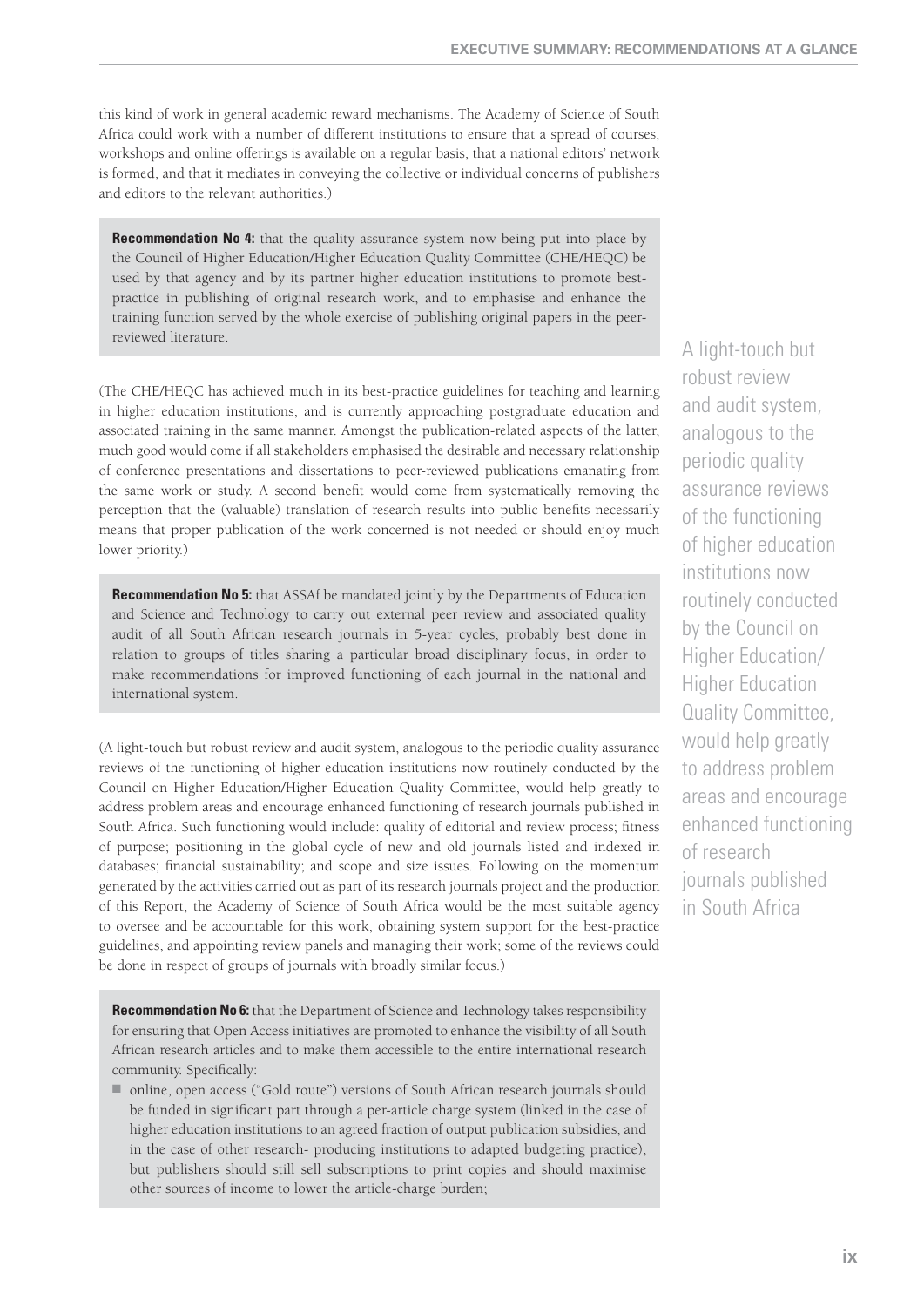- a federation of institutional Open Access repositories, adhering to common standards, should be established ("Green route"), with resources made available to help institutions in the preliminary stage, this virtual repository to be augmented by a central repository for those institutions which are unable to run a sustainable repository;
- national harvesting of South African Open Access repositories should be undertaken as a matter of urgency, preferably by the NRF; and the importance of affordable bandwidth for research communications for this purpose be drawn to the attention of DST officials negotiating for better rates.

(This proposal holds significant logistic implications for the development and maintenance of adequate broadband connectivity and related infrastructure, but the imminent high-speed/ broadband national system or "superhighway", envisaged for use by research-active institutions and others, will make things possible that have only been dreamt of up to the present time. The virtual repository would capitalise on institutional efforts, provided agreed standards were adopted, and provide a publication route for researchers in institutions without such a repository. The emphasis should be on "leapfrogging" the present turmoil and confusion in the system. The clear need for caution in assessing the presently somewhat vaguely defined business models for open access systems should not prevent the country from moving forward resolutely with a well-resourced programme for expanding its electronic access to the global and national scientific literature.)

**Recommendation No 7:** that a consortium of agencies be asked by the Department of Science and Technology to form a virtual "national research publications information and research centre", probably best overseen by the Academy of Science of South Africa, which will continuously gather and analyse information on South African journals as well as on publications in foreign journals emanating from authors working in this country, following up on the studies presented in this Report and in the (rather few) previous relevant publications. This entity could also be used to support the training function envisaged in Recommendation 2.

(The proposed managed consortium would supply a number of government departments with reliable information for policy implementation purposes – the Department of Education and/or ASSAf, for accreditation of local journals; the National Research Foundation, for assisting valuebased grant-making; the Council on Higher Education/Higher Education Quality Committee, for enhanced quality assurance at research-active institutions; agencies carrying out large-scale evaluations of R&D such as the HSRC, reliable bases for validating output data; and higher education institutions and other research producers, for accelerated researcher development and overall research planning.)

**Recommendation No 8:** that a wide-ranging project be initiated by the national Department of Education and the provincial education authorities that will sharply increase the exposure of teachers, teachers-in-training and learners to local science journals and magazines that present the country's foremost scientific work in accessible form, and are effectively linked to the media.

(One of the most cogent reasons for publishing research journals locally is the opportunity benefi cially to reach the next generation in ways that are not possible with expensive international periodicals; this needs to be planned in partnership mode, however, and will not happen without strong top-down sponsorship and appropriate resourcing.)

**Recommendation No 9:** that the Department of Science and Technology should assume responsibility for seeing to it that the South African science/innovation community,

The clear need for caution in assessing the presently somewhat vaguely defined business models for open access systems should not prevent the country from moving forward resolutely with a well-resourced programme for expanding its electronic access to the global and national scientific literature